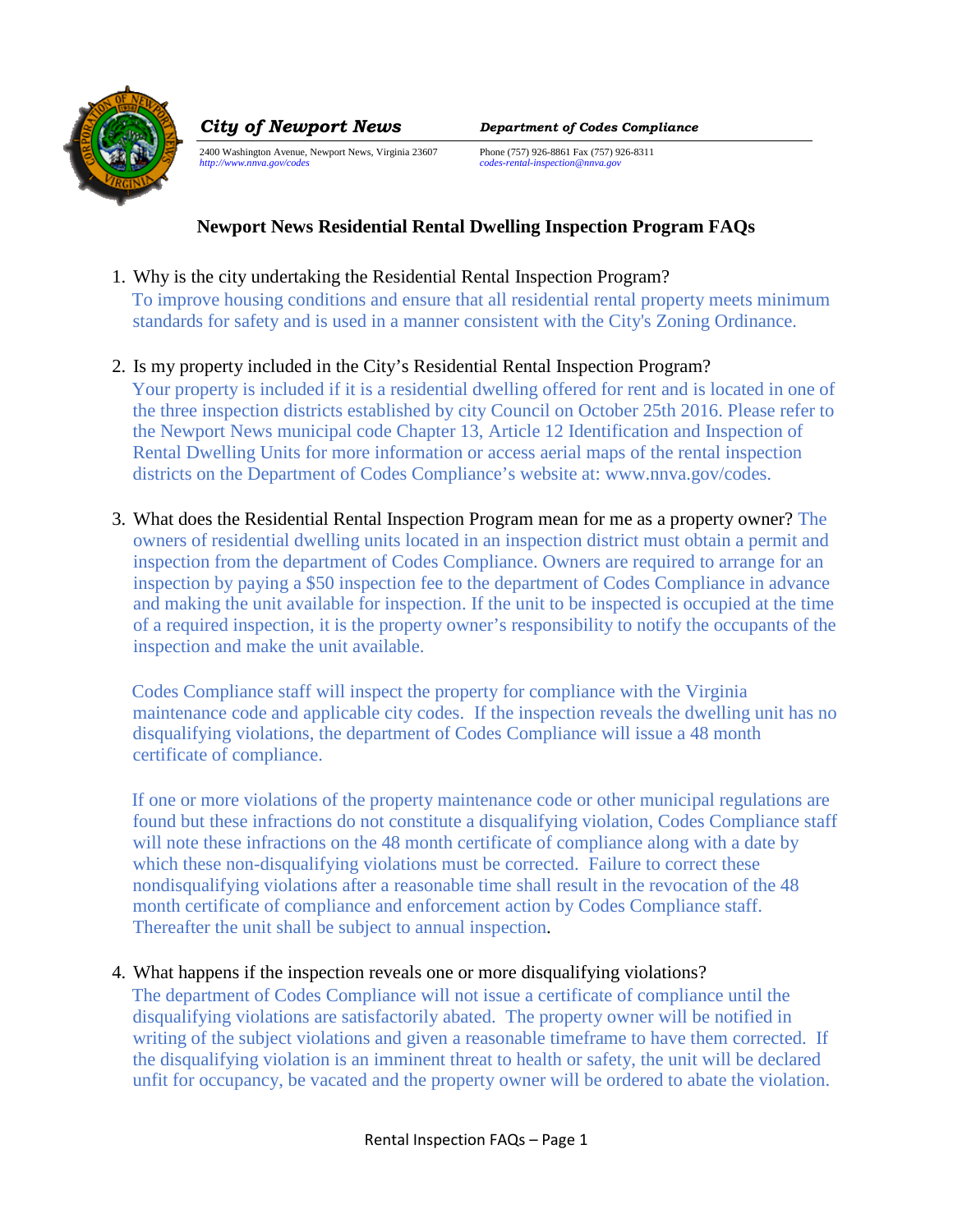In these cases, the Department of Codes Compliance may exercise its authority under State and municipal code to abate the violation should the owner fail to do so.

### 5. What happens when the disqualifying violations are corrected?

The dwelling unit will be inspected and if no disqualifying violations are discovered and no significant violations are noted, the property will be issued a 48 month certificate of compliance. Be advised that the issuance of a certificate of compliance is not evidence of a lack of any and all building code violations, and shall not prevent the Department of Codes Compliance from conducting follow up inspections.

## 6. What happens when the disqualifying violations are NOT corrected after the owner has received proper notice from Codes Compliance?

If the disqualifying violations are imminent threats to health or safety, the unit shall be declared unfit for occupancy and the unit shall be required to be vacated. If the owner can be contacted in person, they will served with a court summons for the outstanding violations. In certain cases, the Department of Codes Compliance may exercise its authority under State and municipal code to abate the violation(s) should the owner fail to do so.

### 7. How many times per year may my property be inspected?

There is no limitation on the number of times a property may be inspected if it is found to be in violation of the Virginia Maintenance Code and other applicable city regulations. However, no annual inspection will take place more than one time each year calculated from the date of the first inspection.

8. How long does it take to obtain an inspection after paying the applicable inspection fee? The initial inspection shall take place no later than 120 days from the date that Codes Compliance receives the inspection fee.

Dwelling units that have received a certificate of compliance (48 month or otherwise) shall be inspected again within 30 days from the expiration date of the certificate. Property owners are responsible for contacting Codes Compliance and arranging for inspection of the dwelling unit prior to expiration of the certificate of compliance. Except in the case of an inspection following revocation of a 48 month certificate of compliance, if the date scheduled for inspection is after the expiration date of the current certificate and more than 30 days from the date that the owner paid the applicable inspection fee to Codes Compliance, a 30 day temporary certificate of compliance will be issued by Codes Compliance. This temporary certificate of compliance will expire upon the earlier of: (1) the date of expiration for the temporary certificate of compliance, or (2) the completion of an inspection which finds all violations satisfactorily remedied.

### 9. For how long is a certificate of compliance valid?

A certificate of compliance is valid for a period of twelve (12) months. This date begins with the first day of the month following the month of issuance. The only exceptions to this rule are for: (1) residential rental units that are exempt from inspection, or (2) residential rental units that have received a forty eight (48) month certificate of compliance.